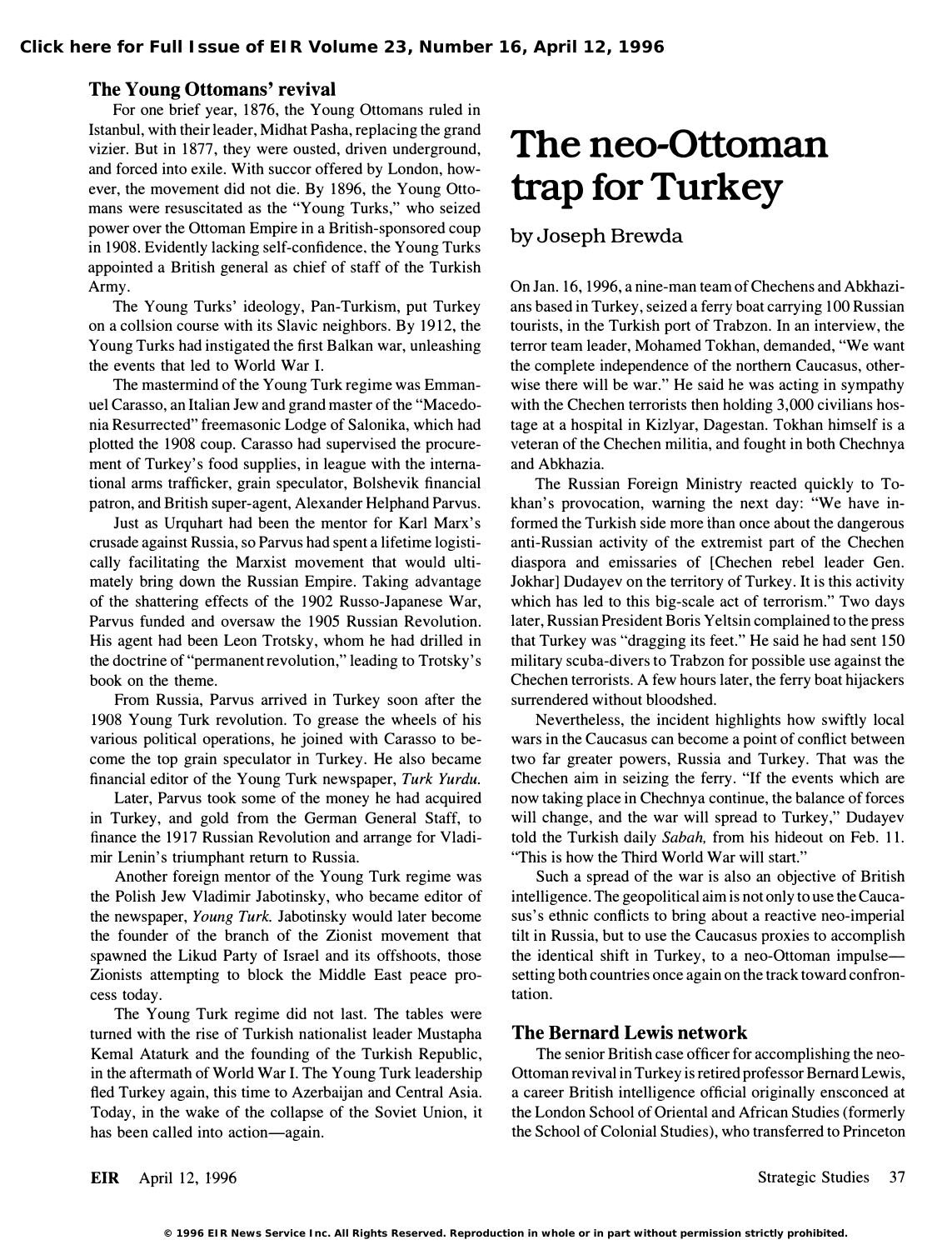



British intelligence officer Bemard Lewis (above) is determined to bury the legacy of Turkish nationalist leader Mustapha Kemal Ataturk (left), who blocked British plans to completely destroy the Mideast after World War I.

University in New Jersey, where he is now a professor emeritus. Lewis's writings, such as The Emergence of Modern Turkey, published in 1960, have long functioned as encouragement for Turkey to step forward as a regional superpower. In January 1996, for instance, Lewis insisted to a bankers' conference in Ankara, Turkey, that there is a "vacuum in the region which Turkey should and must fill."

To revive dreams of an Ottoman empire, Lewis must first destroy the legacy of Mustapha Kemal Ataturk, the founder of modern Turkey, who decisively blocked British plans to shatter the Mideast in the aftermath of World War I. Ataturk combined his strategic outflanking of British designs in the 1920s, with a strong emphasis on the necessity of Turkey's adopting Western science, technology, and education-a stance that has further incensed the British. Ataturk had crushed the Pan-Turkic and Pan-Islamic movements of the 1920s, and banned the various religious and freemasonic orders that fed them.

Ataturk knew well that both the Pan-Turkic and Pan-Islamic movements had as their source his nation's primary enemy: London.

Hence, for Lewis et aI., the burial of Ataturk's legacy is no academic matter. On March 8, 1996, Lewis was present at a conference of the American-Turkish Council in Washington, D.C., dedicated to goading the Turkish military into a neo-Ottoman stance. Alan Makovsky, a former State Department official and now an executive with the American-Israeli Public Affairs Committee (AIPAC), called on Turkey to expand its horizon, now that the Soviet Union is eclipsed. Ataturk's slogan of "Peace at home, peace abroad," is "passivist and isolationist," Makovsky told his audience, which included senior Turkish military officers. Turkey, Makovsky urged, must ally with Israel and Jordan to check Syria, and must also pursue its own designs for hegemony in the Balkans and Central Asia.

Makovsky's attack on Ataturk went unchallenged at the Turkish-American Council meeting, a measure of the progress in forcing the adoption of a neo-Ottoman geopolitical vision within the Turkish military establishment. The neo-Ottoman revival was first heralded with the May 1992 conference in New York City of the World Turkic Congress, under the chairmanship of Ata Erim, former leader of the New York Turkish Federation. Also leading the event was Heath Lowery, who succeeded Lewis as the premier Turcologist at Princeton University, after serving as a CIA section chief in Istanbul during the Carter administration.

The keynote address was given not by a Turk, but by Justin McCarthy of the University of Kentucky, who remarked during his speech that "Lowery is everything he is today because of me." The target of McCarthy's oration was Russia, which he accused of having used "exemplary terrorism" to drive the Turks out of the Caucasus and Europe, from the eighteenth century up to the present. Russia's inflicting of massacres and genocide against Turkey, he said, through forced migrations and insurgencies, can no longer be ignored. The demise of the Soviet Union has changed nothing, he said. "The U.N. intervened to protect the Croatians, but will do nothing about the Bosnians, or the Azeri victims of Armenian aggression. No one is doing anything about Serbian and Armenian expansionism."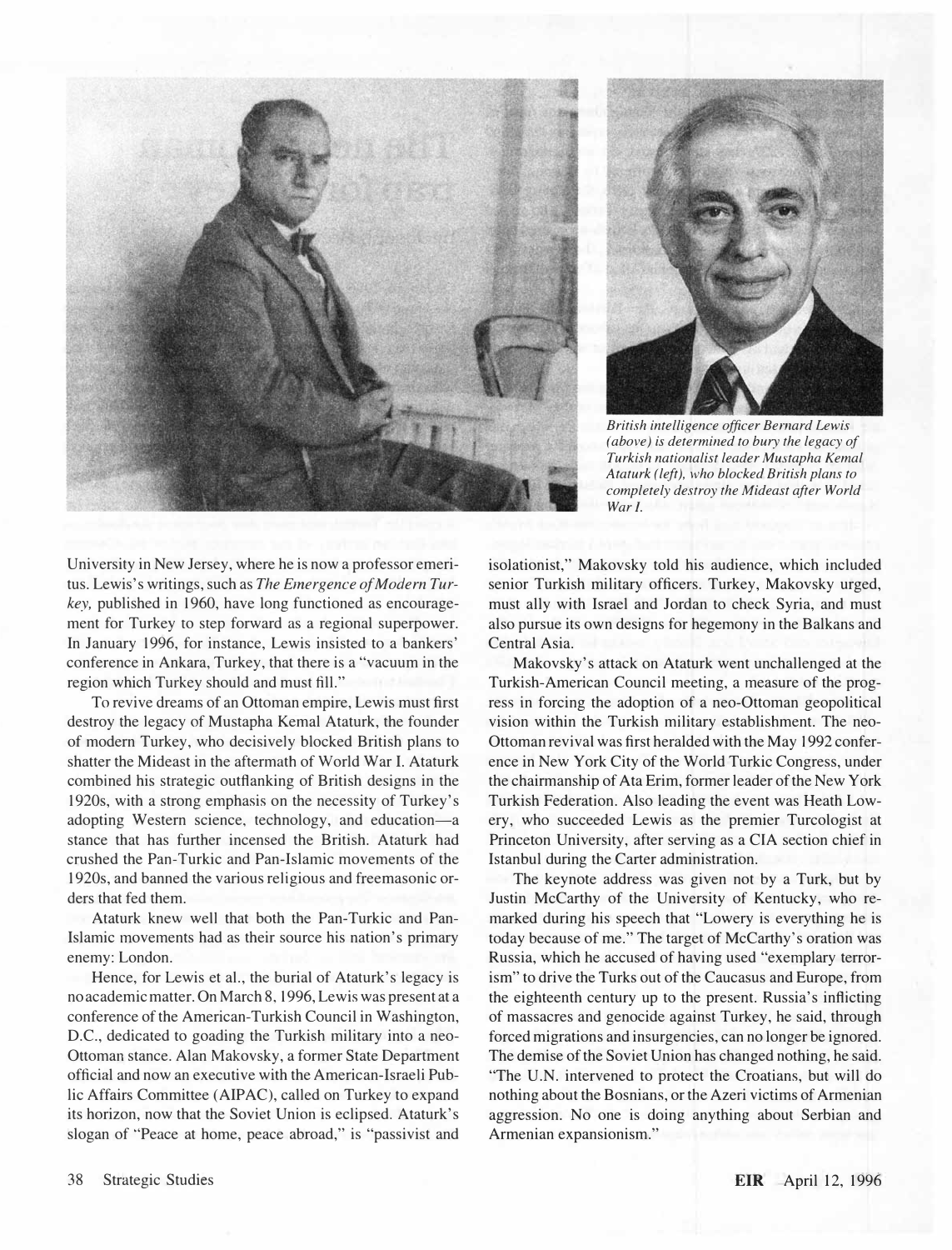Two hundred participants were on hand to hear McCarthy's incitements, including many from Turkey, the Central Asian republics, and also Xinjiang, the northwest province of China. The map of "Turkestan" handed out at the conference encompassed all of Central Asia, including Tajikistan, which is Iranic, and Xinjiang itself, renamed on the map "Uighurstan."

With such encouragement, "neo-Ottomanism" is now a coin of the realm in Turkey, as elaborated by Turkish journalist Cengiz Candar, who wrote in 1992 that "Turkey is facing an historic mission. We must develop an imperial vision which means the free movement of people, ideas, and goods in the lands of the old Ottoman empire." To accomplish this mission, Candar says, Turkey must give up the policies of Ataturk, who made Pan-Turkism a taboo. "The time has come to reconsider this policy. We cannot stick to the old taboos, while the world is changing and new opportunities are arising for Turkey. We have to think big."

Candar's ideas resonate within the Turkish intelligentsia. "The growing tendency to go back to our roots is likely to change the whole system of foreign relations," wrote Prof. Nur Bergin of Bilkent University of Ankara. "Turkey's strength will increase with the traditions coming from the Ottoman era." Prof. Aydin Yalcin, another Ottoman visionary, agrees: "Pan-Turkism and Pan-Turanianism as an ideology has gained a pragmatic and practical dimension."

Today, there are two intersecting Pan-Turkic organizations that are known to be directly militarily involved in the Caucasus and Central Asia. One is the Gray Wolves, led by Gen. Alparslan Turkes. The other is Nizami Alem (the "Order of the World"), led by a former youth group leader of the Gray Wolves, Muharrem Yazicioglu.

Although Ataturk had crushed the Pan-Turkish and Pan-Islamic movements in the 1920s, German intelligence was keen for their revival during World War II, as a flank against Russia. That was when Gray Wolves' supremo Capt. Alparsian Turkes first came into prominence; he was jailed on charges of being a provocateur, after leading protests demanding that Turkey enter the war on Germany's side.

After the war, Turkes' s network was picked up by NATO, which hoped to utilize Turkey, the only NATO member bordering the Soviet Union, as a base for running insurgencies in the Soviet southern tier. Turkes's career rapidly advanced, and Pan-Turkic liberation networks proliferated.

Throughout much of the postwar period, Turkes has been a close associate of Asil Nadir, the wealthy London-based businessman and arms dealer. In 1991, Nadir was charged with 66 counts of theft and fraud, relating to the collapse of his firm, Polly Peck. He fled Britain, where he had been one of the chief brokers for arming both Iran and Iraq during their decade-long war. He now aids Chechen rebel operations from North Cyprus.

Although Turkes himself had to leave Turkey after the military coup of 1960, he returned in 1963 to enter politics,



The cover of Bozturk, a World War II Pan-Turk journal, showing the projected Pan-Turkic homeland. The "bozturk"—the gray, steppe wolf—displayed next to the map, is the Pan-Turk symbol.

with his National Action Party, his parliamentary vehicle ever since. The Great Unity Party is the electoral arm of the allied Nizami Alem and a coalition partner of the Motherland Party of the late President Turgut Özal.

Behind the parties are the terrorist and military wings of the Pan-Turkic movement: the Gray Wolves and the Nizami Alem.

Both groups have been the receptacle for returning Turkish veterans of the 1980s Afghan civil war. After the expulsion of Russia from Afghanistan in the early 1990s, these youth, now battle-hardened, and often corrupted by Afghan drugtrafficking, constituted a new labor pool for use in disavowable terrorist operations. According to Turkish sources, there are some 1,000 Nizami Alem cadre involved in mercenary and volunteer operations in Chechnya, Azerbaijan, Iran, and Bosnia. The Nizami Alem are also suspects in the Jan. 16 ferryboat incident in Trabzon.

Nizami Alem and the Gray Wolves began operating in Azerbaijan in 1992, after Abulfaz Elcibey's Azeri Popular Front came to power. Elcibey named Iskender Gamidov, head of the Azeri branch of the Gray Wolves, as his interior minister. Turkish national Gray Wolves and Nizami Alem volunteers (including many former Afghan mujahideen) flooded into Azerbaijan, where they were put to fight Armenia.

In 1993, upon coming to power in Azerbaijan, Heidar Aliyev outlawed the Nizami Alem and Gray Wolves, and had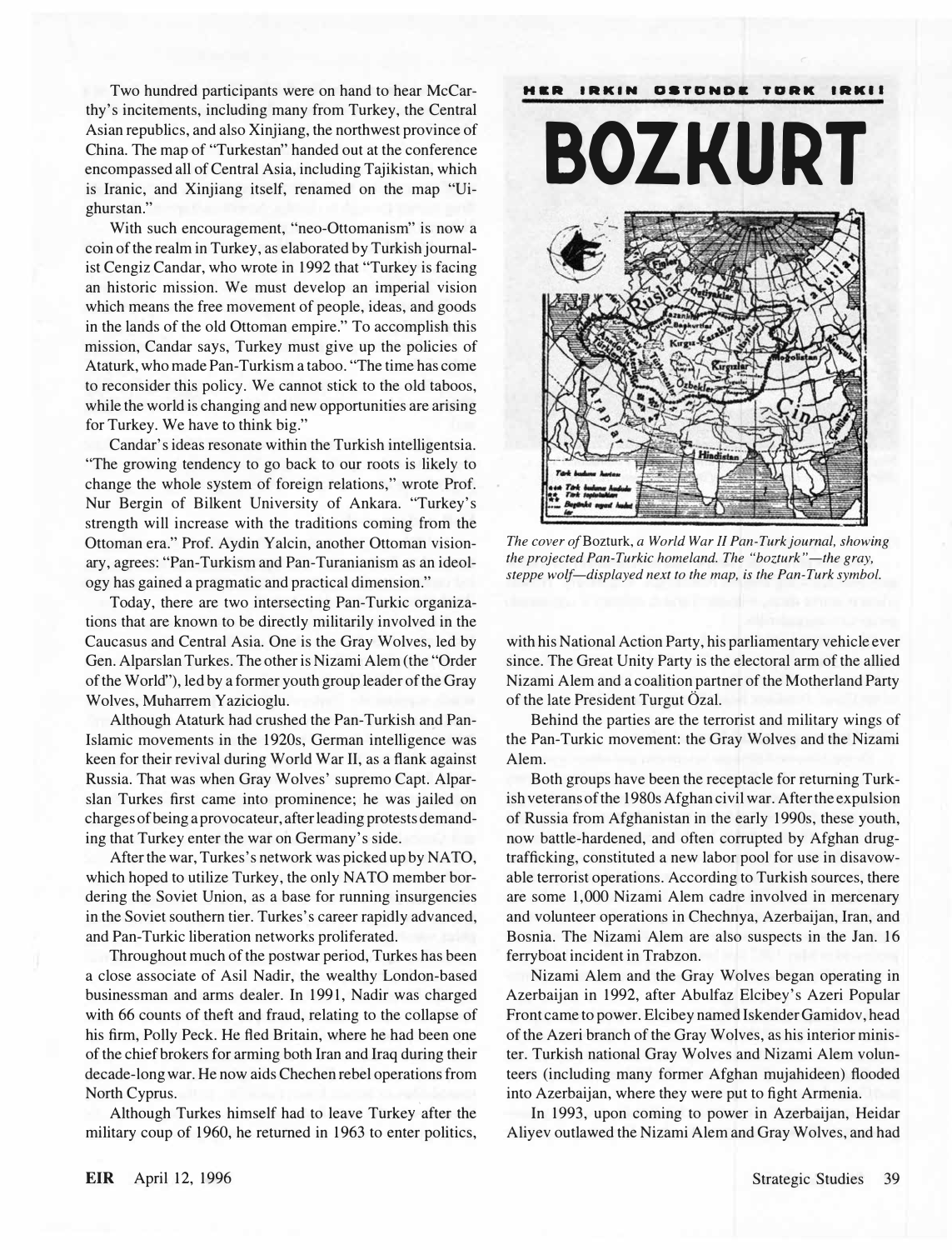

Master of ceremonies for the Quincentennial Foundation's celebration was British agent of influence Henry A. Kissinger.

#### Gamidov imprisoned.

Russia is not the only target. Iran has captured Pan-Turkic nationals agitating Iranian Azerbaijan. Reportedly, Nizami Alem is active there, with the Turkish military's commando group Counterguerrilla.

The republics of Central Asia are also targets. Enver AItayli, the former head of the Gray Wolves in Germany and a former editor of the group's newspaper, has been an adviser to the Uzbek President Islam Karimov since 1993.

#### The Quincentennial Foundation

Despite its neo-Ottoman fanaticism and unsavory activities, the Gray Wolves/Nizami Alem nexus in Turkey has very prestigious international backers, who emerged into the light of day at the April 1992 gala celebration of the Quincentennial Foundation. The foundation had been created in 1989 to organize the SOOth anniversary celebration, in 1992, of the Ottoman Empire's acceptance of Jews who had fled Spain. Both President Özal and Prime Minister Suleyman Demirel came to the New York event, where they received awards from the event's master of ceremonies, Henry Kissinger, a man who professed in May 1982 that his first loyalty was to the British Foreign Office, even above his loyalty to the American President.

According to Steve Shalom, a member of a prominent Ottoman family and the gala's organizer, Quincentennial's other goal was to foster a strategic deal between Turkey and Israel, against common enemies in the Mideast, the Caucasus, and Central Asia.

Quincentennial's founder is Jak Kamhi, a wealthy businessman in Turkish-occupied Northern Cyprus, a depot for arms and mercenaries for the Caucasus. His son, Jefi, is a business partner with Tugrul Turkes, son of Gray Wolves chief Gen. Alparslan Turkes.

Other founders of the foundation include:

• Edmond Safra, the Aleppan Syrian Jew who has reportedly come under U.S. federal investigation for laundering drug money through his banks, American Express, Republic National Bank, and Safra Bank;

• Meshulam Riklis, the now bankrupt Turkish Jewish patron of Israeli Gen. Ariel Sharon;

• Turkish businessman Selahattin Beyazit, the head of the Turkish affiliate of the World Wildlife Fund of Britain's Prince Philip;

• Ahmet Ertegun, the Turkish founder and chairman of Atlantic Records;

• Howard Squadron, the New York attorney for Ariel Sharon and former head of the American Jewish Congress; and

• Abraham Sofaer, the former counsel for the U.S. State Department during the Reagan-Bush administrations, currently being investigated for influence-peddling.

#### Sufi orders revived

In 1995, the Quincentennial Foundation's Ahmet Ertegun traveled to Turkey with Kissinger. During the trip, Ertegun led ceremonies to reopen an Uzbek tekke, a Sufi monastery that had been outlawed by Ataturk.

Ertegun's purpose was political rather than religious. The Sufi orders had dominated the old Ottoman Empire, especially the military. This is well understood in both London and Moscow. On March 19, the Russian newspaper Chas Pik, which supports the Dudayev rebellion in Chechnya, advertised a volume of the Sufi mystic of the twelfth and thirteenth centuries, Ibn Al Arabi. The ad enthusiastically notes that in the late 1960s, "British young people founded the Ibn Al Arabi Society in Oxford," and relates that the mystic's teaching "served as a base for the struggle of Muslims with the Russian culture, and the political invasion into the Caucasus and Central Asia long before the revolution.... The bitter reality of the last year demonstrates that, although political clashes are motivated by also political and economic mercantilism, the process and the outcome of this struggle is to a greatest extent defined by the conflict of mentalities, philosophies, ideologies."

In that regard, it is London's hope that a Sufi revival will advance British geopolitical aims.

The Naqshbandi order, formed in Central Asia in the sixteenth century, is today the most powerful Sufi order in Turkey and includes many Dagestanis and Chechens; it promotes the cause of Chechen secessionism internationally.

One branch of the Naqshbandi is the Fathullahcilar Order, named after its leader, Imam Fathullah. In the Caucasus and Central Asia, the Fathullahcilar has been funding schools. Its media empire centers around the newspaper Zaman, which